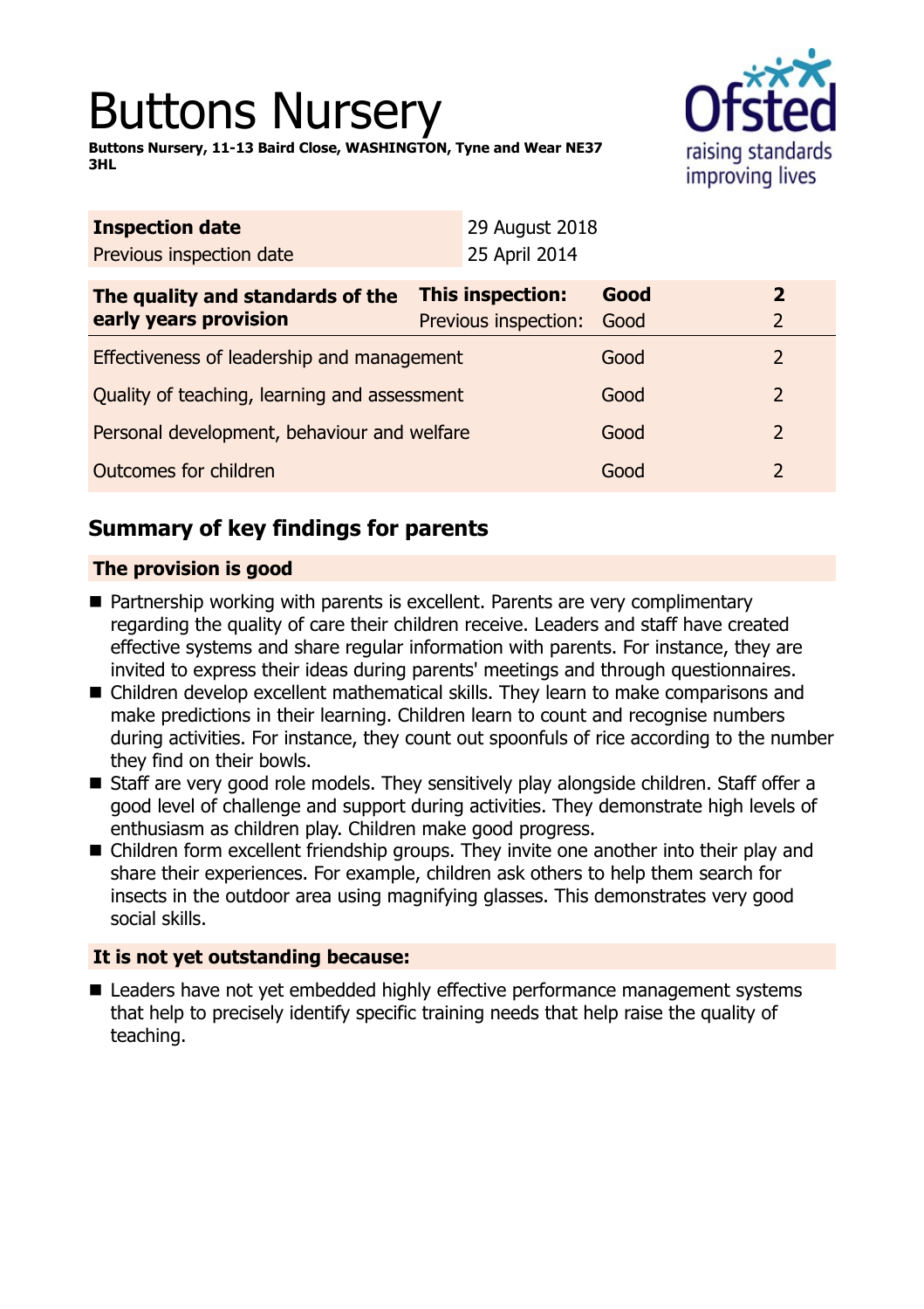## **What the setting needs to do to improve further**

## **To further improve the quality of the early years provision the provider should:**

■ build on existing performance management systems to help review and precisely identify further training needs.

## **Inspection activities**

- $\blacksquare$  The inspector observed the quality of teaching during activities and assessed the impact this has on children's learning.
- The inspector completed a joint observation with the nursery manager.
- The inspector held a number of discussions with the nursery manager. She looked at relevant documentation and evidence of the suitability of persons working on the premises.
- $\blacksquare$  The inspector spoke to children and parents during the inspection.

**Inspector** Emma Allison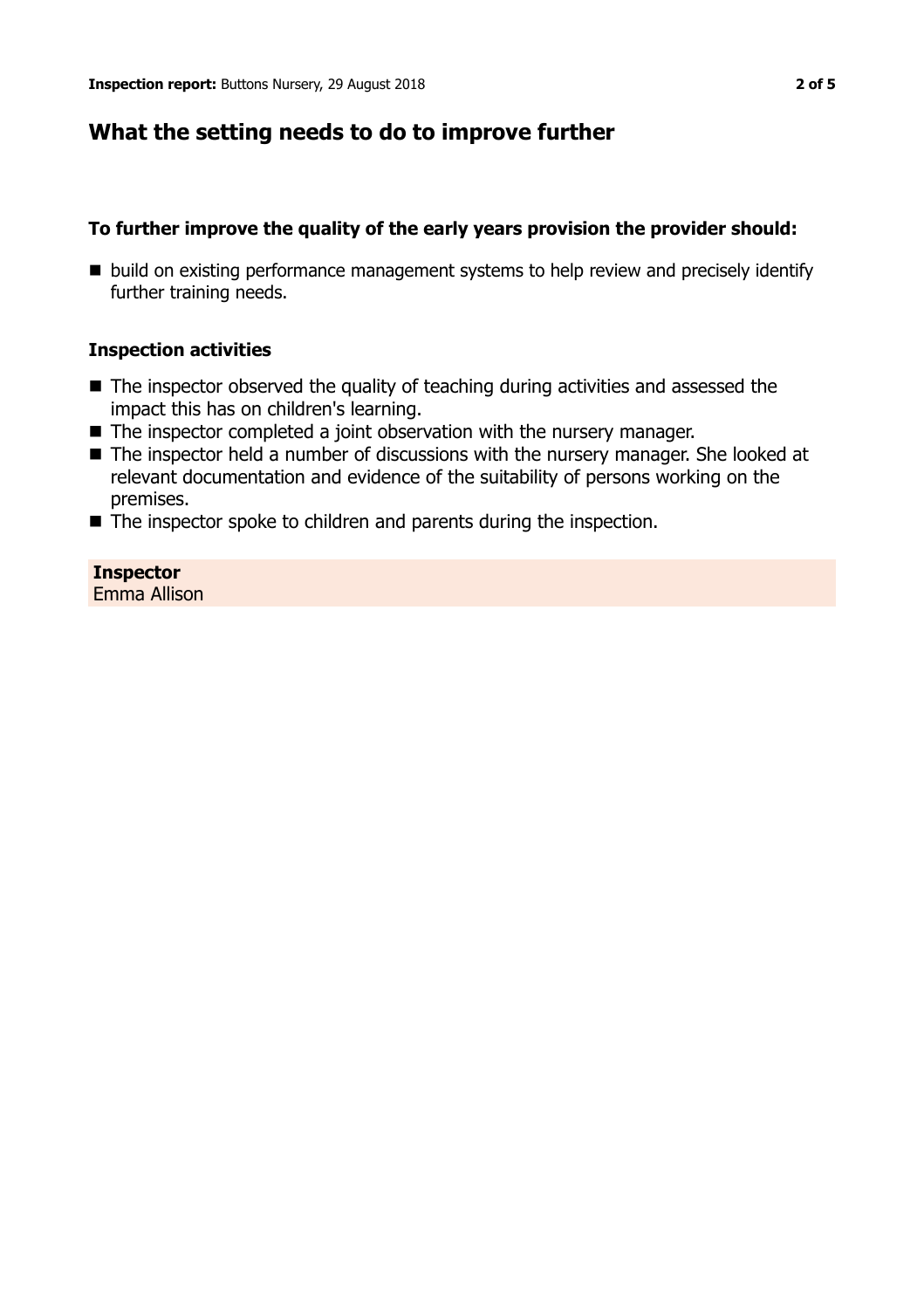## **Inspection findings**

### **Effectiveness of leadership and management is good**

Safeguarding is effective. Leaders and staff demonstrate a very good understanding of child protection issues. The staff share detailed information with other professionals that help to promote children's safety and well-being. They are aware of accident and incident reporting procedures and implement strong risk assessments. Children are reminded of nursery rules, including walking inside of the setting. This helps children to develop an understanding of how to keep themselves safe. Leaders have worked hard to ensure a period of stability following changes within the setting over the past few months. They review the overall quality of practice and invite others to share their views. Partnership working with schools and other early years settings is well embedded. Teachers are invited into the setting to help provide secure transition visits for those children starting school. This helps to promote children's emotional well-being.

#### **Quality of teaching, learning and assessment is good**

Teaching is good and in some instances is outstanding. The well-qualified staff, particularly those supporting children who have special educational needs and/or disabilities, provide high levels of support and encouragement. They use detailed observations and assessments and tailor specific activities to children's individual learning needs. Children have a suitable range of resources to make independent choices in their play. Staff use story bags and props. They encourage children to join in with their favourite stories. This helps to develop children's communication and language skills.

#### **Personal development, behaviour and welfare are good**

Babies and young children settle very quickly. They develop strong attachments to their key person and develop good levels of confidence. Staff tailor visits according to children's individual needs. They promote good hygiene practices at all times and talk to children about the importance of staying healthy. Children learn to serve themselves during mealtimes and are provided with a range of healthy options. They manage their self-care skills well.

#### **Outcomes for children are good**

Children make good progress from what they know and can already do when they first start at the setting. They use a wide range of mark-making materials, including pens and chalks. Children talk enthusiastically about the marks they make and begin to use correct letter formation. This helps to develop their literacy skills. Children develop good physical skills. They use large bubble wands and create bubbles in the outdoor area. They laugh as they chase the bubbles before clapping their hands together to pop them. Children climb up steps and slide down large slides and outdoor equipment. They are equipped with the key skills needed for future learning and their eventual move to school.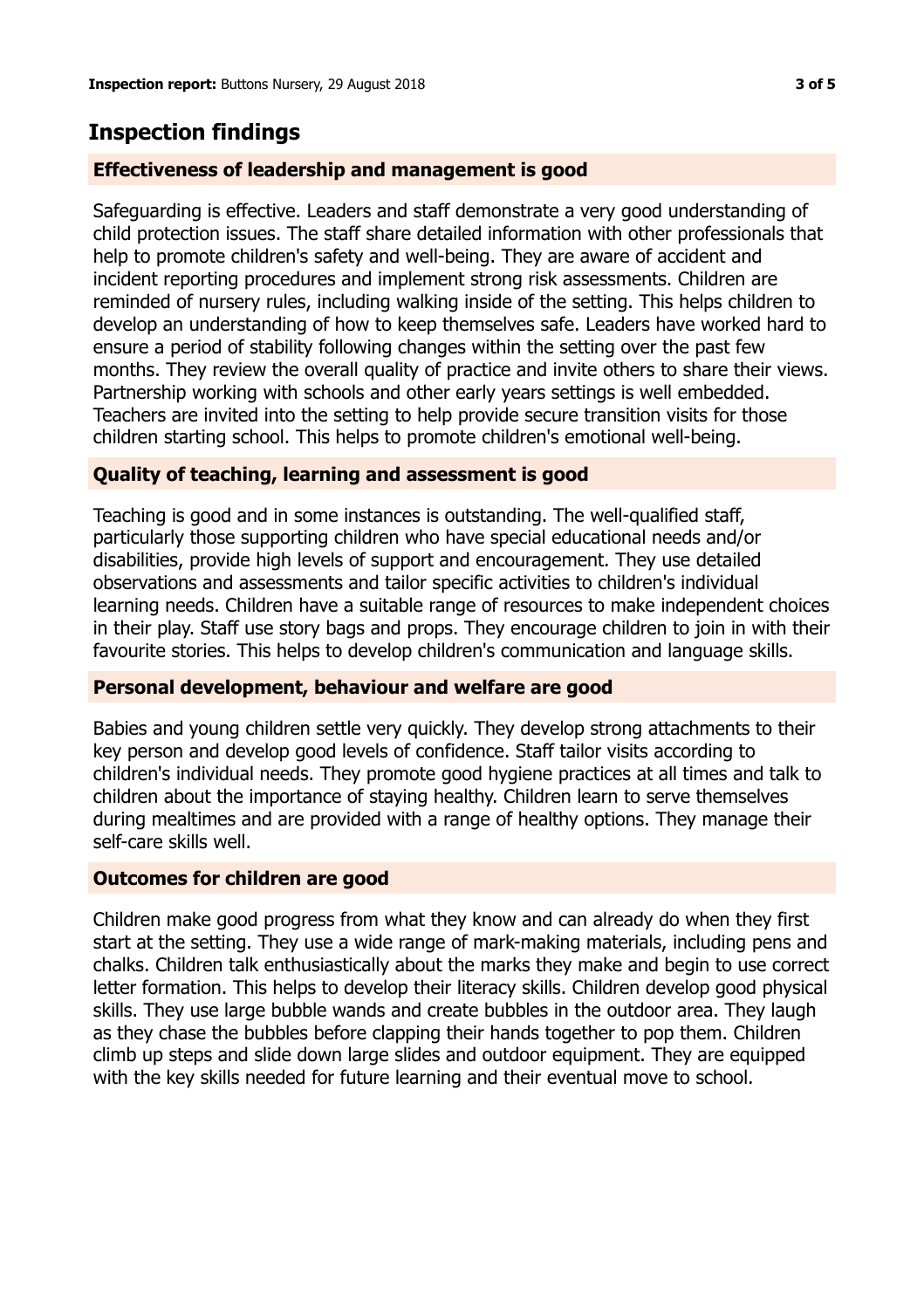## **Setting details**

| Unique reference number                             | EY468025                                                                             |  |
|-----------------------------------------------------|--------------------------------------------------------------------------------------|--|
| <b>Local authority</b>                              | Sunderland                                                                           |  |
| <b>Inspection number</b>                            | 10059438                                                                             |  |
| <b>Type of provision</b>                            | Full day care                                                                        |  |
| <b>Registers</b>                                    | Early Years Register, Compulsory Childcare<br>Register, Voluntary Childcare Register |  |
| Day care type                                       | Childcare on non-domestic premises                                                   |  |
| <b>Age range of children</b>                        | $0 - 4$                                                                              |  |
| <b>Total number of places</b>                       | 50                                                                                   |  |
| Number of children on roll                          | $\mathbf 0$                                                                          |  |
| Name of registered person                           | <b>Buttons Daycare Nursery Ltd</b>                                                   |  |
| <b>Registered person unique</b><br>reference number | RP532982                                                                             |  |
| Date of previous inspection                         | 25 April 2014                                                                        |  |
| <b>Telephone number</b>                             | 01914192442                                                                          |  |

Buttons Nursery registered 2014. The nursery employs 20 members of childcare staff. Of these, 18 hold appropriate early years qualifications at level 3 or above. The manager holds a level 6 qualification in leadership and management and the deputy manager holds early years professional status. The nursery opens Monday to Friday for 51 weeks of the year. Sessions are from 7.30am until 5.30pm. The nursery provides funded early education for two-, three- and four-year-old children. It supports a number of children who speak English as an additional language and children who have special educational needs and/or disabilities.

This inspection was carried out by Ofsted under sections 49 and 50 of the Childcare Act 2006 on the quality and standards of provision that is registered on the Early Years Register. The registered person must ensure that this provision complies with the statutory framework for children's learning, development and care, known as the early years foundation stage.

Any complaints about the inspection or the report should be made following the procedures set out in the guidance Complaints procedure: raising concerns and making complaints about Ofsted, which is available from Ofsted's website: www.ofsted.gov.uk. If you would like Ofsted to send you a copy of the guidance, please telephone 0300 123 4234, or email [enquiries@ofsted.gov.uk.](mailto:enquiries@ofsted.gov.uk)